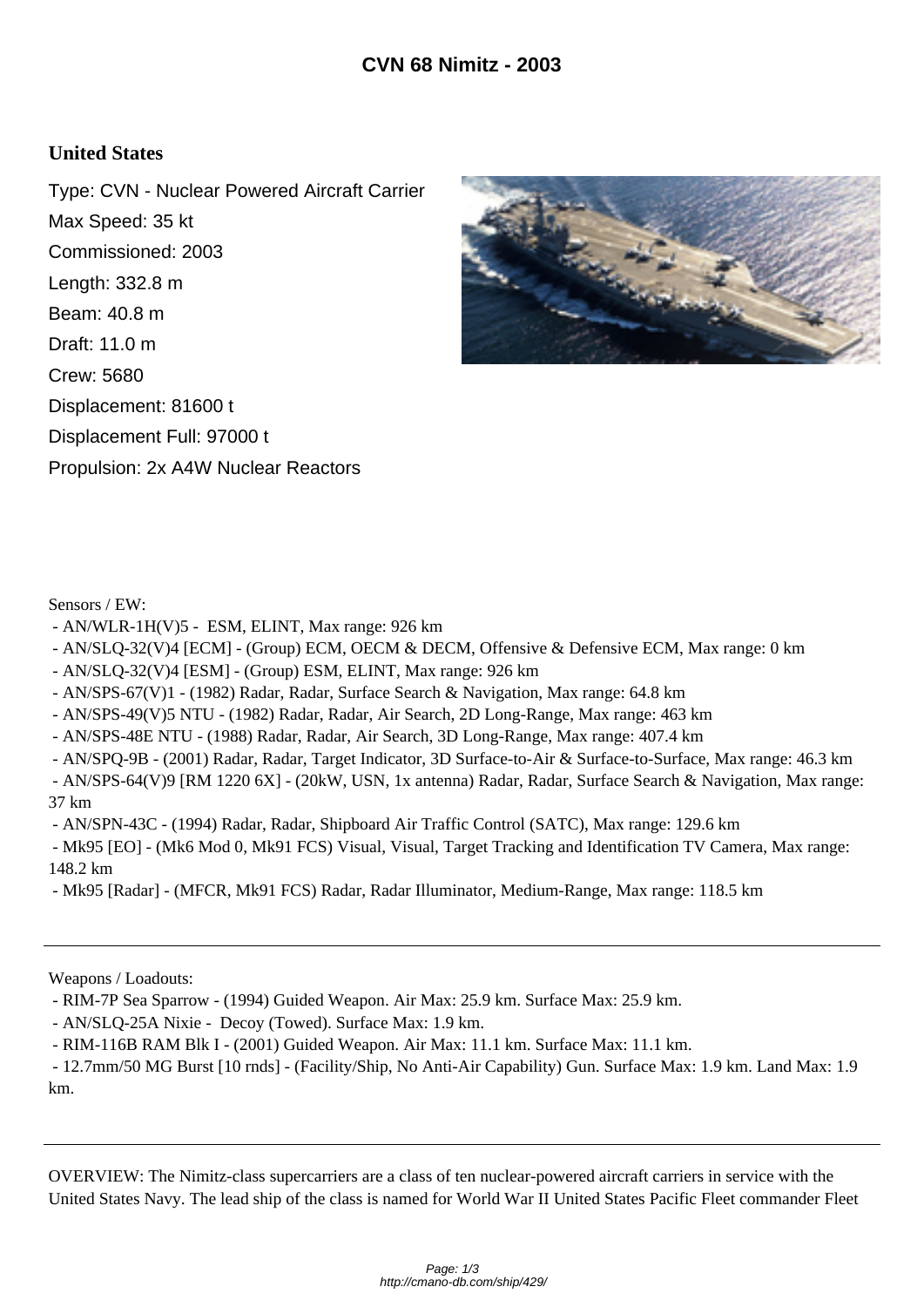Admiral Chester W. Nimitz, the U.S. Navy's [last fleet admiral. Instead of th](http://cmano-db.com/ship/429/)e gas turbines or diesel-electric systems used for propulsion on many modern warships, the carriers use two A4W pressurized water reactors which drive four propeller shafts and can produce a maximum speed of over 30 knots (56 km/h) and maximum power of around 260,000 shp (190 MW). As a result of the use of nuclear power, the ships are capable of operating for over 20 years without refueling and are predicted to have a service life of over 50 years. They are categorized as nuclear-powered aircraft carriers and are numbered with consecutive hull numbers between CVN-68 and CVN-77.

DETAILS: All ten carriers were constructed by Newport News Shipbuilding Company in Virginia. USS Nimitz, the lead ship of the class, was commissioned on 3 May 1975, and USS George H.W. Bush, the tenth and last of the class, was commissioned on 10 January 2009. Since the 1970s, Nimitz-class carriers have participated in many conflicts and operations across the world, including Operation Eagle Claw in Iran, the Gulf War, and more recently in Iraq and Afghanistan.

The angled flight decks of the carriers use a CATOBAR arrangement to operate aircraft, with steam catapults and arrestor wires for launch and recovery. As well as speeding up flight deck operations, this allows for a much wider variety of aircraft than with the STOVL arrangement used on smaller carriers. An embarked carrier air wing consisting of up to around 90 aircraft is normally deployed on board. After the retirement of the F-14 Tomcat, the air wings' strike fighters are primarily F/A-18E and F/A-18F Super Hornets and F/A-18A+ and F/A-18C Hornets. In addition to their aircraft, the vessels carry short-range defensive weaponry for anti-aircraft warfare and missile defense.

SPECIFICATION: Length: Overall: 1,092 feet (332.8 m) || Waterline: 1,040 feet (317.0 m) || Beam: Overall: 252 ft  $(76.8 \text{ m})$  Waterline: 134 ft (40.8 m) || Draft: Maximum navigational: 37 ft (11.3 m) Limit: 41 ft (12.5 m) || Propulsion: (2) Westinghouse A4W nuclear reactors 260,000 shp (194 MW) || Complement Ship's company: 3,200 and Air wing: 2,480.

PERFORMANCE: Speed: 30+ knots (56+ km/h; 35+ mph) || Range: Unlimited distance; 20-25 years.

SENSORS: AN/SPS-48E 3-D air search radar || AN/SPS-49(V)5 2-D air search radar || AN/SPQ-9B target acquisition radar || AN/SPN-46 air traffic control radars || AN/SPN-43C air traffic control radar || AN/SPN-41 landing aid radars || Mk 91 NSSM guidance systems || Mk 95 radars || SLQ-32A(V)4 Countermeasures suite || SLQ-25A Nixie torpedo countermeasures.

ARMAMENT: (16-24) RIM-7 Sea Sparrow or NATO Sea Sparrow missiles || (3-4) Phalanx CIWSs or RIM-116 Rolling Airframe Missiles.

CARRIER AIR WING: In order for a carrier to deploy, it must embark one of ten Carrier Air Wings (CVW). The carriers can accommodate a maximum of 130 F/A-18 Hornets or 85-90 aircraft of different types, but current numbers are typically 64 aircraft. Although the air wings are integrated with the operation of the carriers they are deployed to, they are nevertheless regarded as a separate entity. As well as the aircrew, the air wings are also made up of support personnel involved in roles including maintenance, aircraft and ordnance handling and emergency procedures. Each person on the flight deck wears color-coded clothing to make their role easily identifiable.

A typical carrier air wing can include (12-14) F/A-18E or F Super Hornets as strike fighters; two squadrons of (10-12) F/A-18C Hornets, with one of these often provided by the U.S. Marine Corps (VMFA), also as strike fighters; (4-6) EA-6B Prowlers for electronic warfare; (4-6) E-2C Hawkeyes and ES.3 Sea Shadows used for airborne early warning; C-2 Greyhounds used for logistics; and a Helicopter Antisubmarine Squadron of (6-8) SH-60F & HH-60H Seahawks. Aircraft that have previously operated from Nimitz-class carriers include F-4 Phantoms, RA-5C Vigilantes, RF-8G Crusaders, F-14 Tomcats, S-3 Vikings, A-7 Corsair II and A-6E Intruder aircraft.